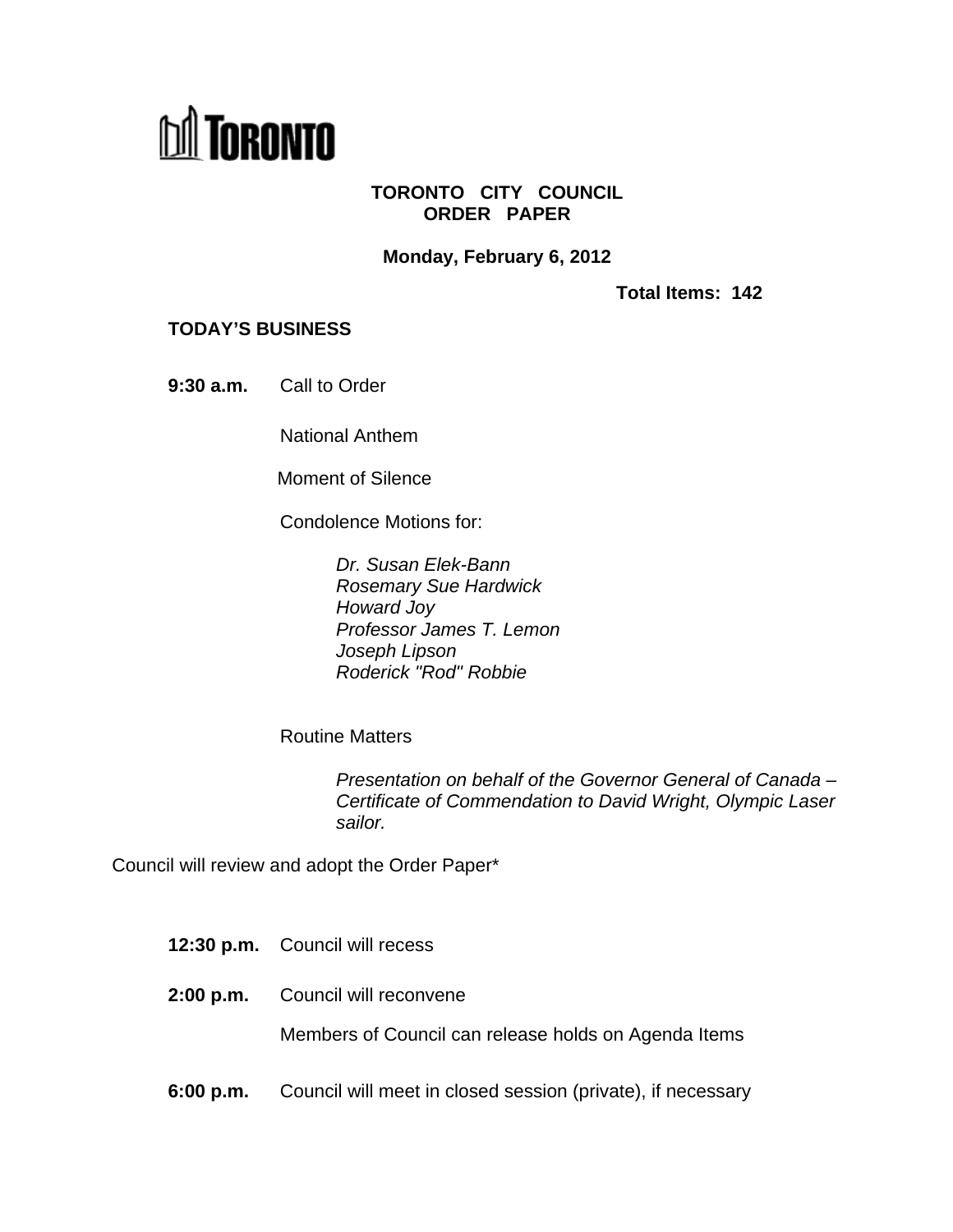| <b>Prior to</b><br>8:00 p.m. | Members of Council can release holds on Agenda Items |
|------------------------------|------------------------------------------------------|
|                              | I enact a Confirming Bill<br>Council will.           |

**8:00 p.m.** Council will recess

\* Once the Order Paper has been approved by Council, a change requires a two-thirds vote and the state of the state of the state of the state of the state of the state of the state of the state o

## **Tuesday, February 7, 2012**

**9:30 a.m.** Call to Order

Routine Matters **Executive Service Service Service Service Service Service Service Service Service Service Service Service Service Service Service Service Service Service Service Service Service Service Service Service Ser** 

- **12:30 p.m.** Council will recess
- **2:00 p.m.** Council will reconvene

Members of Council can release holds on Agenda Items

Council will consider Notices of Motions

## **Prior to**

**8:00 p.m.** Members of Council can release holds on Agenda Items

Council will enact General Bills

Council will enact a Confirming Bill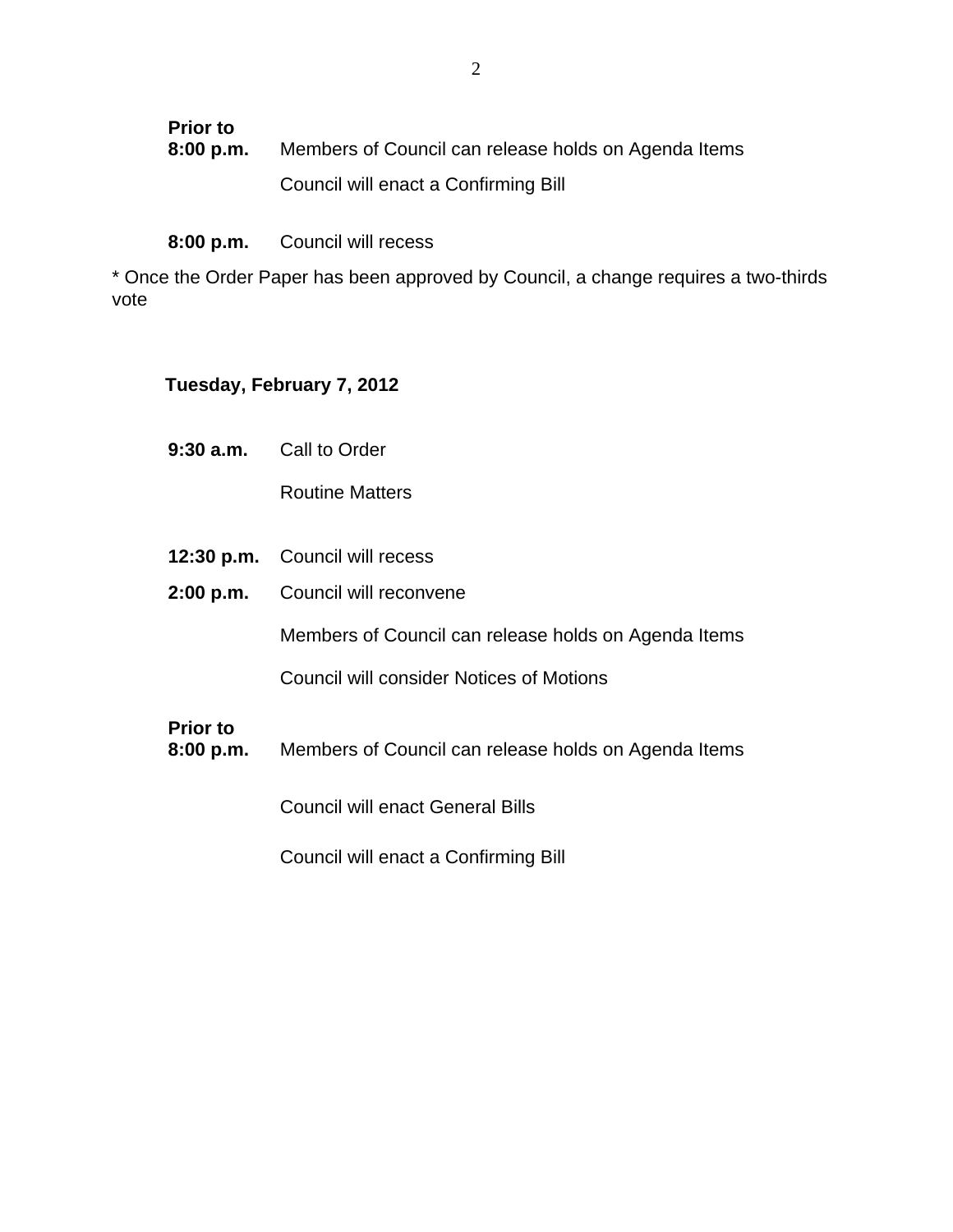|                | City Council - Deferred Items - Meeting 16                                                                                                                                                                                  |                                     |
|----------------|-----------------------------------------------------------------------------------------------------------------------------------------------------------------------------------------------------------------------------|-------------------------------------|
| <b>PG9.11</b>  | Removing Toronto from the Jurisdiction of the Ontario Municipal<br>Board (OMB) and Asking the Province of Ontario to Abolish the OMB -<br>Motion MM11.7 Referred by City Council on September 21 and 22,<br>2011 (Ward All) | Held<br>Councillor<br>Matlow        |
|                | Communications PG9.11.37 to PG9.11.42 have been submitted on<br>this Item.                                                                                                                                                  |                                     |
| <b>PW9.5</b>   | Implementation of Findings from Comparative Analysis of Pipe<br>Materials Study for Large Diameter Transmission Watermains<br>(Ward All)                                                                                    | Held<br>Councillor                  |
|                | Communications PW9.5.2 to PW9.5.22 have been submitted on this<br>Item.                                                                                                                                                     | Minnan-Wong                         |
| <b>PW9.10</b>  | Amendments to Chapter 743, "Use of Streets and Sidewalks," of the<br>Toronto Municipal Code - Final Report (Ward All)                                                                                                       |                                     |
|                | Communications PW9.10.1 to PW9.10.3 have been submitted on this<br>Item.                                                                                                                                                    |                                     |
| <b>TE9.11</b>  | Request for Direction Report - 500 Lake Shore Boulevard West -<br>Zoning By-law Amendment and Site Plan Control Applications (Ward<br>20)                                                                                   |                                     |
| <b>TE11.50</b> | Road Alterations - Coxwell Avenue and Fairford Avenue/Gerrard<br>Street East (Ward 30, 32)                                                                                                                                  | Held<br>Councillor                  |
|                | Communication TE11.50.9 has been submitted on this Item.<br>Bill 139 has been submitted on this Item.                                                                                                                       | Fletcher                            |
| CC16.1         | A False Impression of Fairness: An Investigation of One Person's<br>Appeal of the Loss of Subsidized Daycare (Ward All)                                                                                                     |                                     |
|                | City Council deferred this Item to this meeting.                                                                                                                                                                            | <b>Held</b><br>Councillor<br>Matlow |
|                | The City Manager has submitted a letter on this Item (CC16.1a for<br>information).                                                                                                                                          |                                     |
| <b>MM16.1</b>  | Nairn Park Restoration and Measures to Address Flooding Concerns -<br>by Councillor Cesar Palacio, seconded by Councillor Glenn De<br>Baeremaeker (Ward 17)                                                                 |                                     |
|                | *City Council added this Motion to the agenda at its November 29, 30<br>and December 1, 2011 meeting. The Motion was subsequently<br>deferred to this meeting.                                                              |                                     |
|                | *This Motion is before Council for debate.                                                                                                                                                                                  |                                     |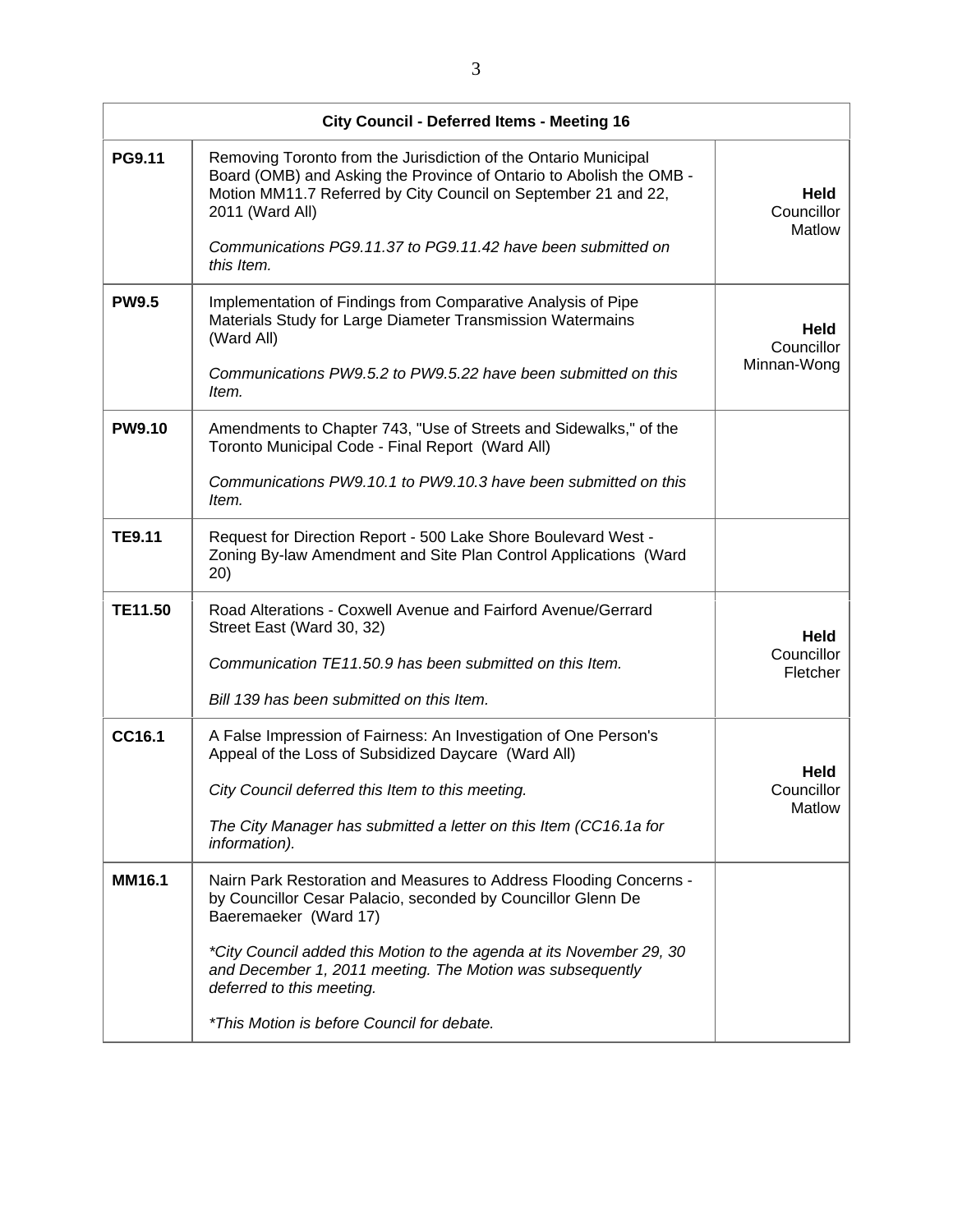|                | <b>Executive Committee - Meeting 15</b>                                                                                                                  |                                |
|----------------|----------------------------------------------------------------------------------------------------------------------------------------------------------|--------------------------------|
| <b>EX15.2</b>  | Investments in Affordable Housing: Proposed Program Allocations for<br>New Federal/Provincial Funding (Ward All)                                         | Held<br>Councillor             |
|                | The City Manager has submitted a supplementary report on this Item<br>(EX15.2a for information)                                                          | McConnell                      |
| <b>EX15.3</b>  | Toronto Community Housing Corporation - Annual Shareholder<br>Meeting, Audited Annual Financial Statements and Special<br>Shareholder Meeting (Ward All) | Held<br>Councillor<br>Fletcher |
| <b>EX15.6</b>  | Composition of Certain Agency Boards (Ward All)                                                                                                          |                                |
| <b>EX15.7</b>  | Lakeshore Arena Corporation Board Appointments (Ward All)                                                                                                |                                |
|                | See also GM10.13                                                                                                                                         |                                |
|                | Confidential Attachment - Personal matters about an identifiable<br>individual, including municipal or local board employees                             |                                |
| <b>EX15.9</b>  | Contract Award - Request for Proposal (RFP) 2105-11-3007 Radio<br>Infrastructure Project (Ward All)                                                      |                                |
| EX15.10        | AOCC Settlement of Operating Results for Year 2010 (Ward All)                                                                                            |                                |
| <b>EX15.11</b> | BMO Field - Settlement with Canadian Soccer Association                                                                                                  |                                |
|                | <b>Audit Committee - Meeting 5</b>                                                                                                                       |                                |
| <b>AU5.2</b>   | 311 Toronto - Full Potential For Improving Customer Service Has Yet<br>To Be Realized (Ward All)                                                         |                                |
|                | A report on this Item is due from the City Manager.                                                                                                      |                                |
| AU5.3          | Toronto Animal Services - Licence Compliance Targets Need To Be<br>More Aggressive (Ward All)                                                            | Held<br>Councillor<br>Fletcher |
| <b>AU5.4</b>   | 2012 Audit Work Plan (Ward All)                                                                                                                          |                                |
|                | An addition to the Auditor General's work plan requires 30 votes                                                                                         |                                |
| <b>AU5.5</b>   | Toronto Police Service - Parking Enforcement Review                                                                                                      |                                |
| <b>AU5.6</b>   | The Deep Lake Water Cooling Project - Total City Costs and Benefits<br>Need to Be Reported (Ward All)                                                    |                                |
| <b>AU5.10</b>  | 2010 Audited Financial Statements of Business Improvement Areas<br>(BIAs) – Report No. 3 (Ward All)                                                      |                                |
|                | <b>Board of Health - Meeting 10</b>                                                                                                                      |                                |
| <b>HL10.3</b>  | Bed Bug Control Strategy Update (Ward All)                                                                                                               | Held<br>Councillor<br>Fletcher |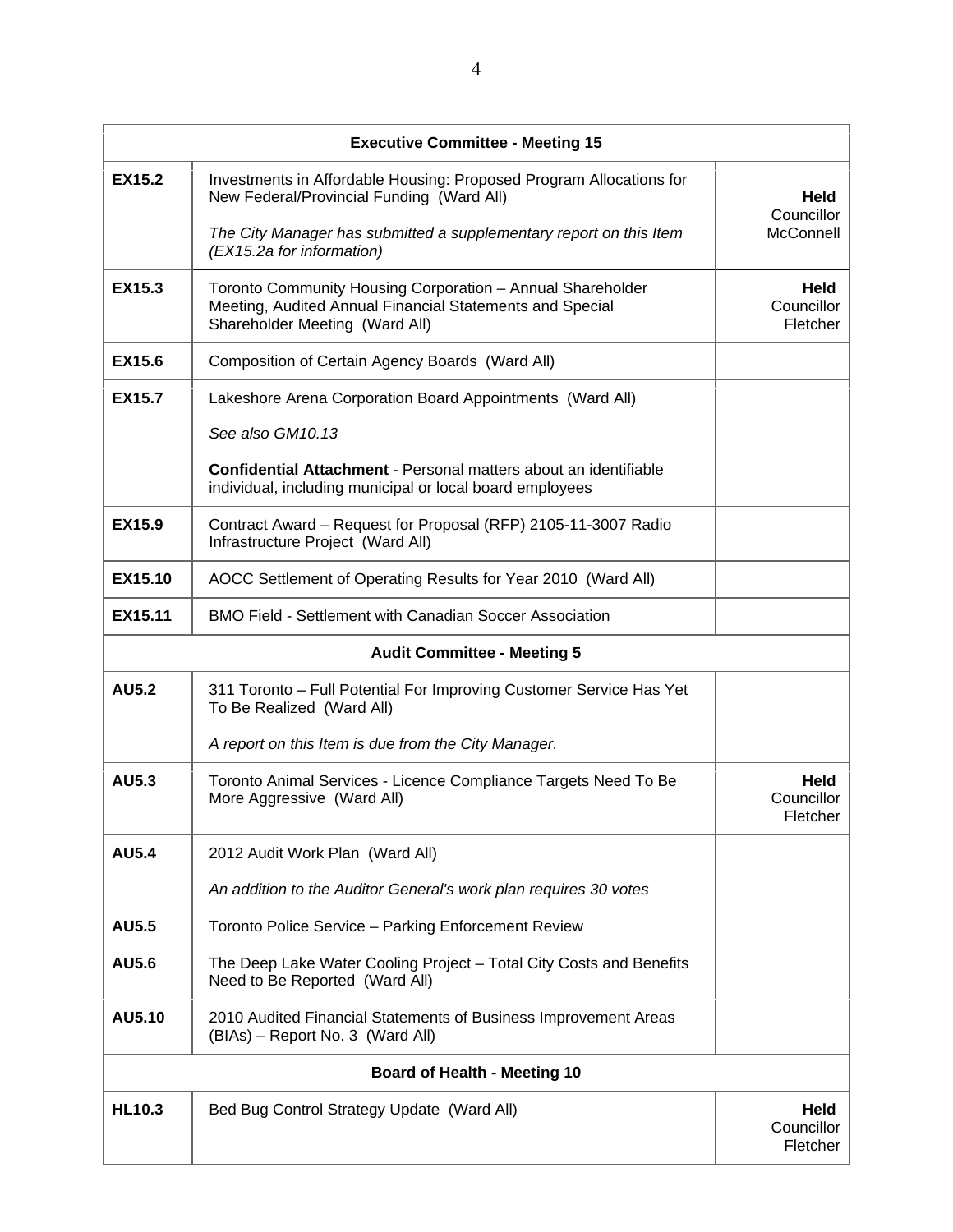|               | <b>Civic Appointments Committee - Meeting 14</b>                                                                                                                                         |                                |
|---------------|------------------------------------------------------------------------------------------------------------------------------------------------------------------------------------------|--------------------------------|
| <b>CA14.1</b> | Appointment to Fill Vacancy on Property Standards Committee/Fence<br>Viewers - Scarborough Panel (Ward All)                                                                              |                                |
|               | The City Manager has submitted a supplementary report on this Item<br>(CA14.1a for information).                                                                                         |                                |
|               | Confidential Attachment - Personal matters about an identifiable<br>individual being considered for appointment to the Property Standards<br>Committee/Fence Viewers - Scarborough Panel |                                |
| <b>CA14.2</b> | Appointment to Fill Vacancy on Heritage Toronto Board of Directors<br>(Ward All)                                                                                                         |                                |
|               | The City Manager has submitted a supplementary report on this Item<br>(CA14.2a for information).                                                                                         |                                |
|               | Confidential Attachment - Personal matters about an identifiable<br>individual being considered for appointment to Heritage Toronto<br><b>Board of Directors</b>                         |                                |
| <b>CA14.3</b> | Appointment to Fill Vacancy on the Toronto Atmospheric Fund Board<br>of Directors (Ward All)                                                                                             |                                |
|               | The City Manager has submitted a supplementary report on this Item<br>(CA14.3a for information).                                                                                         |                                |
|               | Confidential Attachment - Personal matters about an identifiable<br>individual being considered for appointment to the Toronto<br>Atmospheric Fund Board of Directors                    |                                |
| <b>CA14.4</b> | Sign Variance Committee - Appointments (Ward All)                                                                                                                                        |                                |
|               | The City Manager has submitted a supplementary report on this Item<br>(CA14.4a for information).                                                                                         |                                |
|               | Confidential Attachment - Personal matters about identifiable<br>individuals being considered for appointment to the Sign Variance<br>Committee                                          |                                |
|               | <b>Economic Development Committee - Meeting 10</b>                                                                                                                                       |                                |
| <b>ED10.3</b> | Business Improvement Areas (BIAs) - 2012 Operating Budgets -<br>Report No. 2 (Ward All)                                                                                                  |                                |
| <b>ED10.4</b> | Business Improvement Areas (BIA) Boards of Management -<br>Additions and Deletions (Ward 15, 17)                                                                                         |                                |
|               | Bill 124 has been submitted on this Item.                                                                                                                                                |                                |
| <b>ED10.5</b> | Management Agreement for East York Foundation Artifacts (Ward<br>29)                                                                                                                     |                                |
| ED10.8        | Toronto Police Service Paid Duty - Options for Film Shoots and Film<br>Events (Ward All)                                                                                                 | Held<br>Councillor<br>Thompson |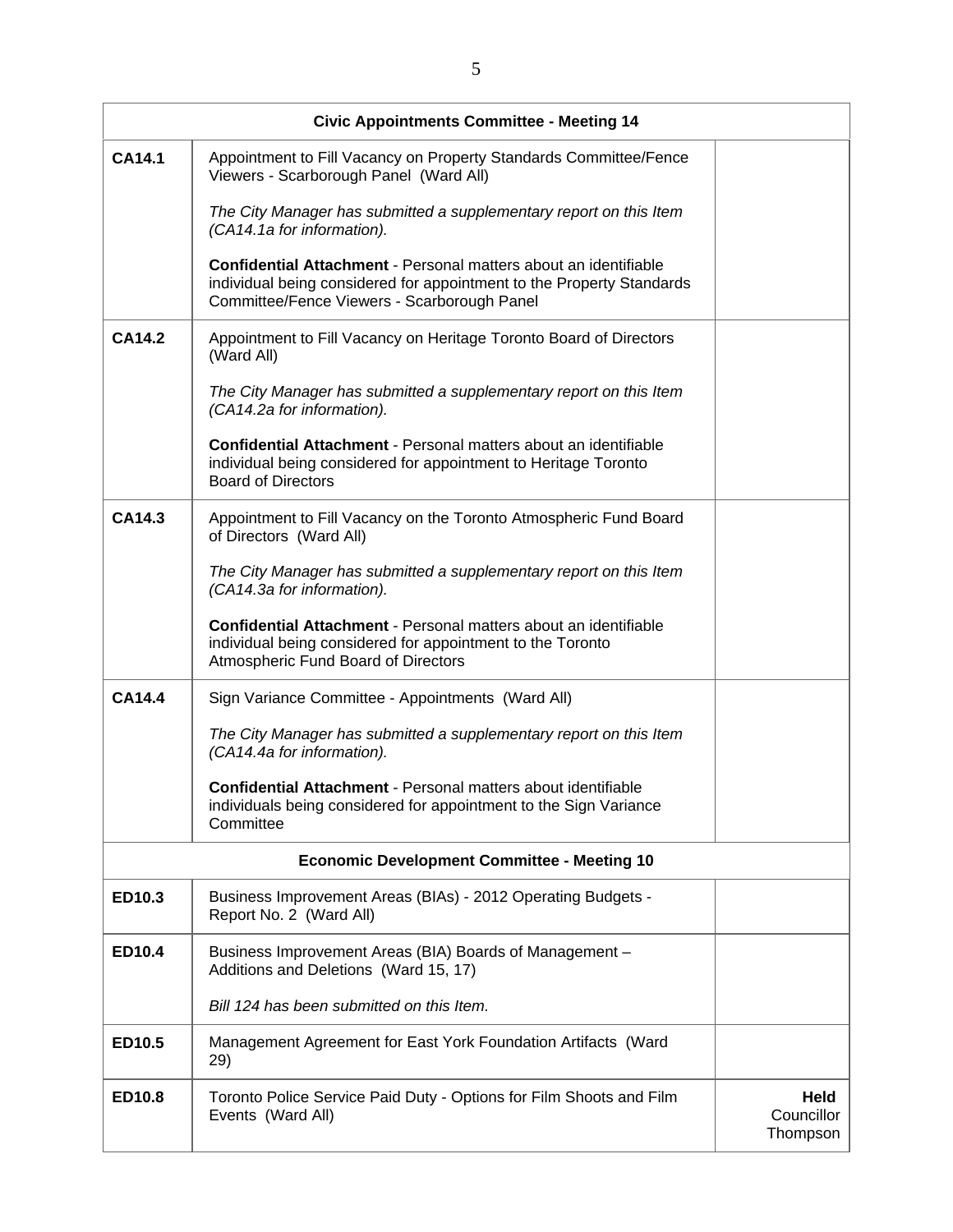|               | <b>Government Management Committee - Meeting 10</b>                                                                                                                                       |                                |
|---------------|-------------------------------------------------------------------------------------------------------------------------------------------------------------------------------------------|--------------------------------|
| <b>GM10.4</b> | Publishing Expense Details on the City's Website (Ward All)                                                                                                                               |                                |
| GM10.5        | 2011 Final Report on Property Sales and Acquisitions (Ward All)                                                                                                                           |                                |
| GM10.6        | Steam Supply Services to City Facilities - Enwave (Ward All)                                                                                                                              |                                |
| <b>GM10.7</b> | Licence for Finch Station TTC Commuter Parking Lot on Hydro<br>Corridor (Ward 23, 24)                                                                                                     |                                |
| <b>GM10.8</b> | Management Services for Outdoor Advertising on City of Toronto<br>Properties (Ward All)                                                                                                   |                                |
| GM10.9        | Real Estate Expropriations - Toronto-York Spadina Subway Extension<br>Project (South of Steeles): St. Regis Curve Properties (Ward 8)                                                     |                                |
| GM10.11       | Licence Agreement at 666 Eglinton Avenue West (Ward 21)                                                                                                                                   |                                |
| GM10.12       | Golf Courses - Assessment Review Board Appeals (Ward 2, 3, 4, 7,<br>11, 25, 26, 34, 36, 42, 43)                                                                                           |                                |
|               | Confidential Attachment - 3 - Litigation or potential litigation,<br>including matters before administrative tribunals, affecting the<br>municipality or local board                      |                                |
| GM10.13       | Lakeshore Arena Corporation - Update and Next Steps (Ward 6)                                                                                                                              |                                |
|               | See also EX15.7                                                                                                                                                                           |                                |
| GM10.14       | City of Toronto E-mail System Review - Progress Update (Ward All)                                                                                                                         | Held<br>Councillor<br>Thompson |
| GM10.15       | Suspension of Entities Owned, Directed or Controlled by Sebastian<br>Corbo from being Awarded or Granted City Contracts and Bypassing<br>Lowest Bidder on Tender Call 254-2011 (Ward All) |                                |
| GM10.16       | Consolidated I&T Data Centre - P3 Canada Fund (Ward All)                                                                                                                                  |                                |
| GM10.20       | Request to Include Course on Municipalities and Neighbourhoods<br>within Provincially Mandated Curriculum (Ward All)                                                                      |                                |
|               | <b>Licensing and Standards Committee - Meeting 11</b>                                                                                                                                     |                                |
| <b>LS11.3</b> | Amendments to Toronto Municipal Code Chapter 693, Article III,<br>Temporary Signs and Chapter 441, Fees and Charges (Ward All)                                                            |                                |
|               | <b>Parks and Environment Committee - Meeting 10</b>                                                                                                                                       |                                |
| <b>PE10.1</b> | Amendments to Toronto Municipal Code Chapter 608 Parks (Ward<br>All)                                                                                                                      | Held<br>Councillor<br>Fletcher |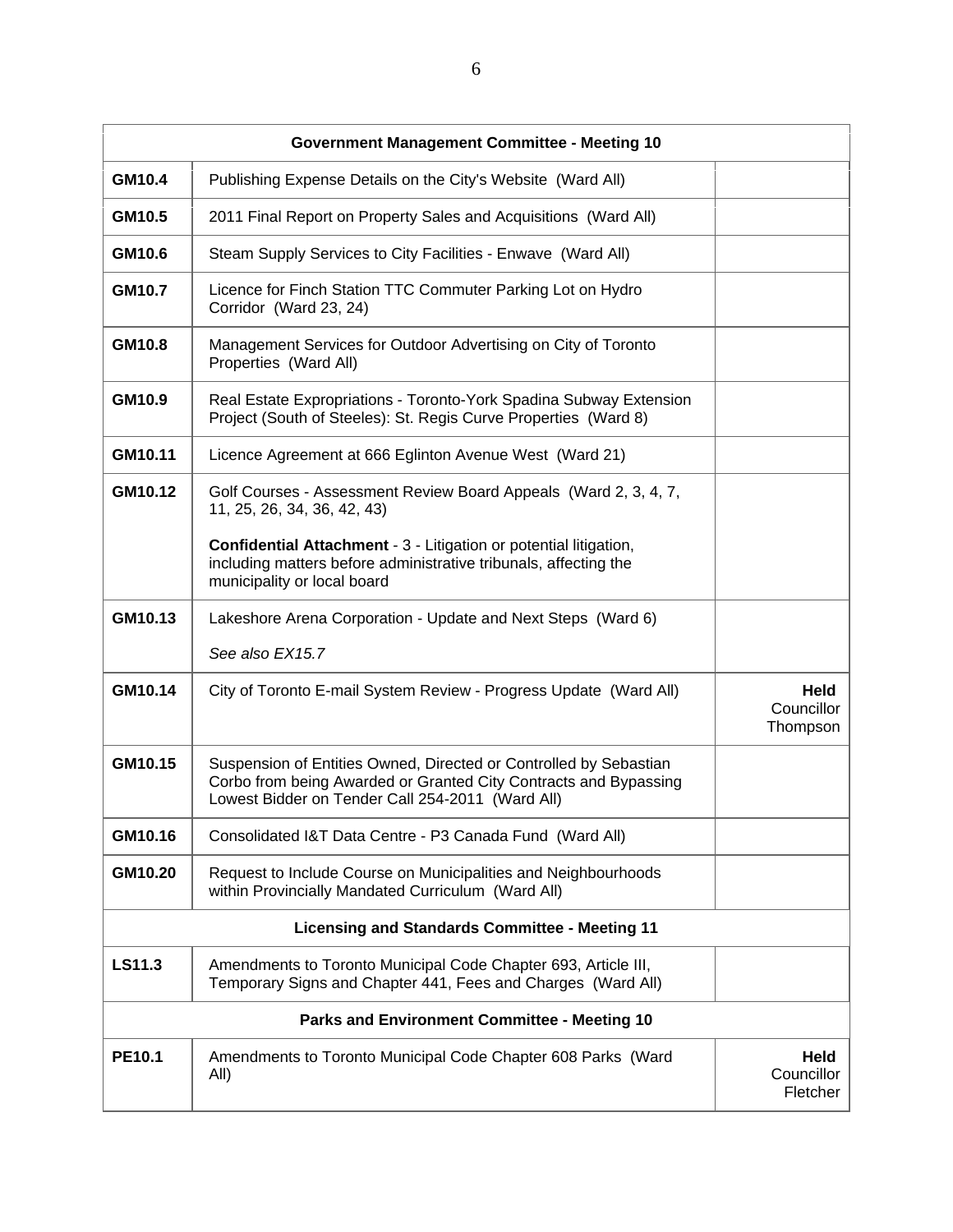|               | Planning and Growth Management Committee - Meeting 10                                                                                                                                                             |                                   |
|---------------|-------------------------------------------------------------------------------------------------------------------------------------------------------------------------------------------------------------------|-----------------------------------|
| <b>PG10.4</b> | Supplementary Report: Amendments to Chapter 694, Signs, General,<br>With Respect to 2787 Eglinton Avenue East (Ward 35)                                                                                           |                                   |
| <b>PG10.5</b> | Amendments to Chapter 694, Signs, General, with Respect to a Sign<br>for New Developments located on the Railway Bridge Spanning<br>Yonge Street South of Front Street (Ward 28)                                  |                                   |
| <b>PG10.8</b> | Stage 1 Consultation Final Report and Stages 2 and 3 Details -<br>Official Plan and Municipal Comprehensive Reviews (Ward All)                                                                                    |                                   |
|               | <b>Public Works and Infrastructure Committee - Meeting 11</b>                                                                                                                                                     |                                   |
| <b>PW11.2</b> | Relieving Rush Hour Congestion Due to Unlawful Stopping, Standing,<br>and Parking (Ward All)                                                                                                                      | Held<br>Councillor                |
|               | Communication PW11.2.7 has been submitted on this Item.                                                                                                                                                           | Matlow                            |
| <b>PW11.4</b> | Amendment to Mississauga Boundary Facilities Agreement (Ward 3,<br>5, 6)                                                                                                                                          |                                   |
| <b>PW11.5</b> | Future Glass Processing Requirements (Ward All)                                                                                                                                                                   |                                   |
| <b>PW11.8</b> | Info Pillars on City Sidewalks (Ward All)                                                                                                                                                                         | Held<br>Councillor<br>Minnan-Wong |
|               | <b>Striking Committee - Meeting 5</b>                                                                                                                                                                             |                                   |
| <b>ST5.1</b>  | Council Member Nomination to the Municipal Property Assessment<br>Corporation Board of Directors (Ward All)                                                                                                       |                                   |
|               | <b>Etobicoke York Community Council - Meeting 12</b>                                                                                                                                                              |                                   |
| <b>EY12.1</b> | Final Report - 115 Black Creek Drive - York Community Centre -<br>Official Plan Amendment Application (Ward 12 - Statutory: Planning<br>Act, RSO 1990)                                                            |                                   |
| <b>EY12.2</b> | Final Report - 2670 Islington Avenue - Zoning Amendment (Ward 1 -<br>Statutory: Planning Act, RSO 1990)                                                                                                           |                                   |
| EY12.3        | Final Report - 4180, 4186, 4186A and 4190 Dundas Street West-<br>Official Plan Amendment, Zoning Amendment and Removal of an "H"<br>(Holding Symbol) Applications (Ward 4 - Statutory: Planning Act,<br>RSO 1990) |                                   |
| EY12.4        | Final Report - 63 Callowhill Drive - Zoning Amendment Application<br>(Ward 4 - Statutory: Planning Act, RSO 1990)                                                                                                 |                                   |
| <b>EY12.5</b> | Final Report - 2062 to 2070 Weston Road - Rezoning Application<br>(Ward 11 - Statutory: Planning Act, RSO 1990)                                                                                                   |                                   |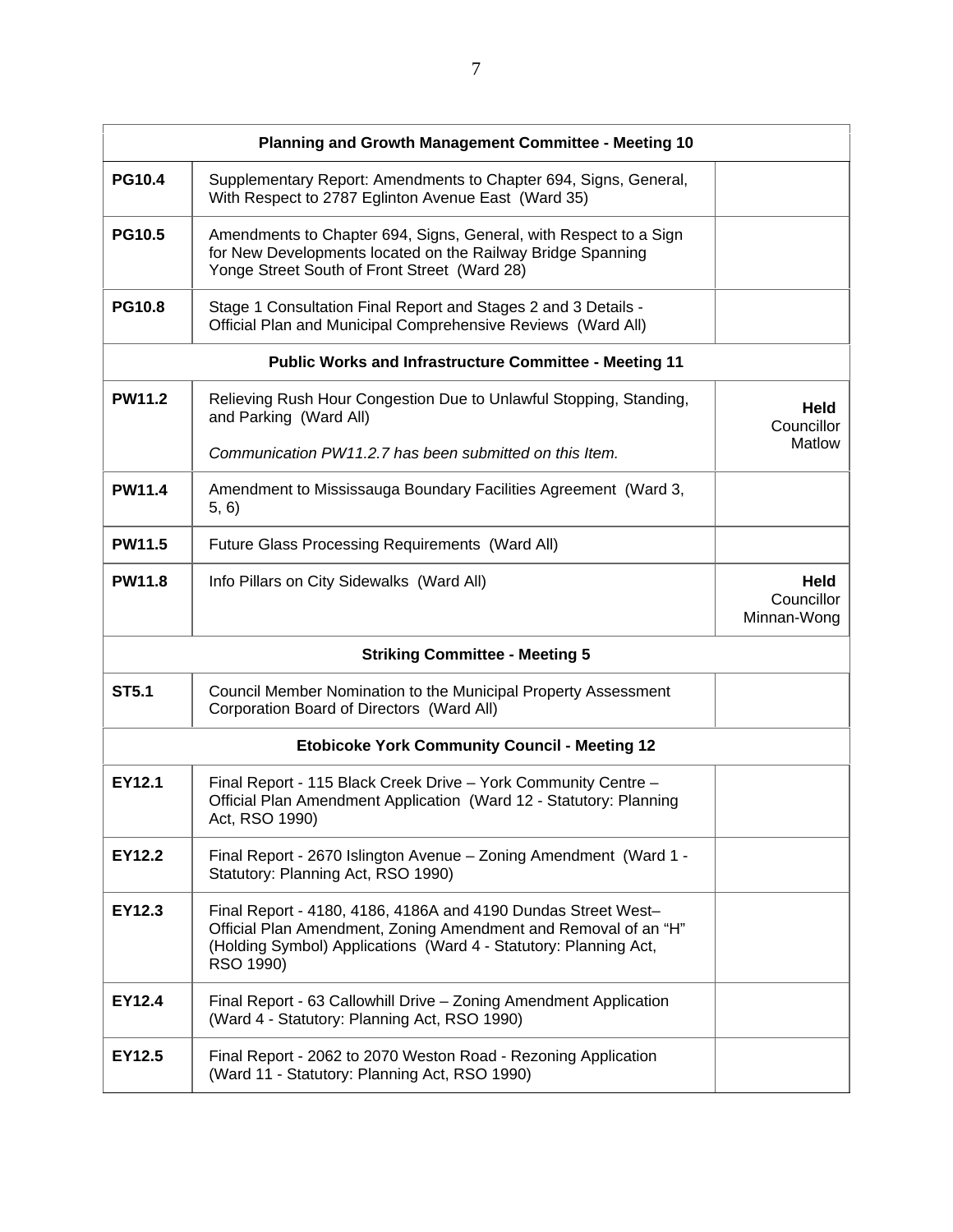| EY12.6         | Final Report - 755 Humberwood Boulevard - Subdivision Application<br>(Ward 2)                                                                                                                                      |                                |
|----------------|--------------------------------------------------------------------------------------------------------------------------------------------------------------------------------------------------------------------|--------------------------------|
|                | Communications EY12.6.7 to EY12.6.11 have been submitted on this<br>Item.                                                                                                                                          |                                |
| EY12.8         | Supplementary Report - 5415, 5421-5429, 5453, 5475, 5481, 5485<br>and 5487 Dundas Street West and 15 and 25 Shorncliffe Road -<br>Zoning Amendment and Removal of an "H" (Holding Symbol)<br>Applications (Ward 5) | Held<br>Councillor<br>Milczyn  |
| EY12.10        | Green Roof By-law Complete Exemption Request - 50 Resources<br>Road (Ward 2)                                                                                                                                       | Held<br>Councillor<br>Fletcher |
| EY12.11        | Intention to Designate under Part IV, Section 29 of the Ontario<br>Heritage Act - Lansdowne and Powerhouse Properties (Ward 17)                                                                                    |                                |
| EY12.34        | Traffic Control Signals - Finch Avenue West and Milady Road/Private<br>Access (Ward 7)                                                                                                                             |                                |
| EY12.41        | Request to Remove/Amend Signs within the Corso Italia BIA - St.<br>Clair Avenue West (Just west of Lansdowne Avenue to Westmount<br>Avenue) (Ward 17)                                                              |                                |
|                | <b>North York Community Council - Meeting 12</b>                                                                                                                                                                   |                                |
| <b>NY12.17</b> | Proposed Permanent Closure of a Portion of the Public Highway -<br>Eglinton Avenue East Abutting 1075 Leslie Street (Ward 25 -<br>Statutory: City of Toronto Act, 2006)                                            |                                |
|                | Bill 135 has been submitted on this Item.                                                                                                                                                                          |                                |
| <b>NY12.18</b> | Proposed Permanent Closure of a Portion of the Markham Avenue<br>Right-of-Way East of Laird Drive (Ward 26 - Statutory: City of Toronto<br>Act, 2006)                                                              | Held                           |
|                | The Director, Transportation Services, North York District, has<br>submitted a supplementary report on this Item (NY12.18a with<br>recommendations).                                                               | Councillor<br>Parker           |
|                | Bill 123 has been submitted on this Item.                                                                                                                                                                          |                                |
| NY12.19        | Access Issues - 1280/1290 Finch Avenue West (Ward 8)                                                                                                                                                               |                                |
| <b>NY12.20</b> | Intention to Designate under Part IV, Section 29 of the Ontario<br>Heritage Act - 720 Millwood Road (Ward 26 - Statutory: Ontario<br>Heritage Act, RSO 1990)                                                       | Held<br>Mayor Ford             |
|                | Communications NY12.20.7 and NY12.20.8 have been submitted on<br>this Item.                                                                                                                                        |                                |
| <b>NY12.22</b> | Installation of Traffic Control Signals - Sentinel Road at Cook Road<br>(Ward 8)                                                                                                                                   |                                |
| <b>NY12.23</b> | Lane Designation - Gosford Boulevard at Hullmar Drive (Ward 8)                                                                                                                                                     |                                |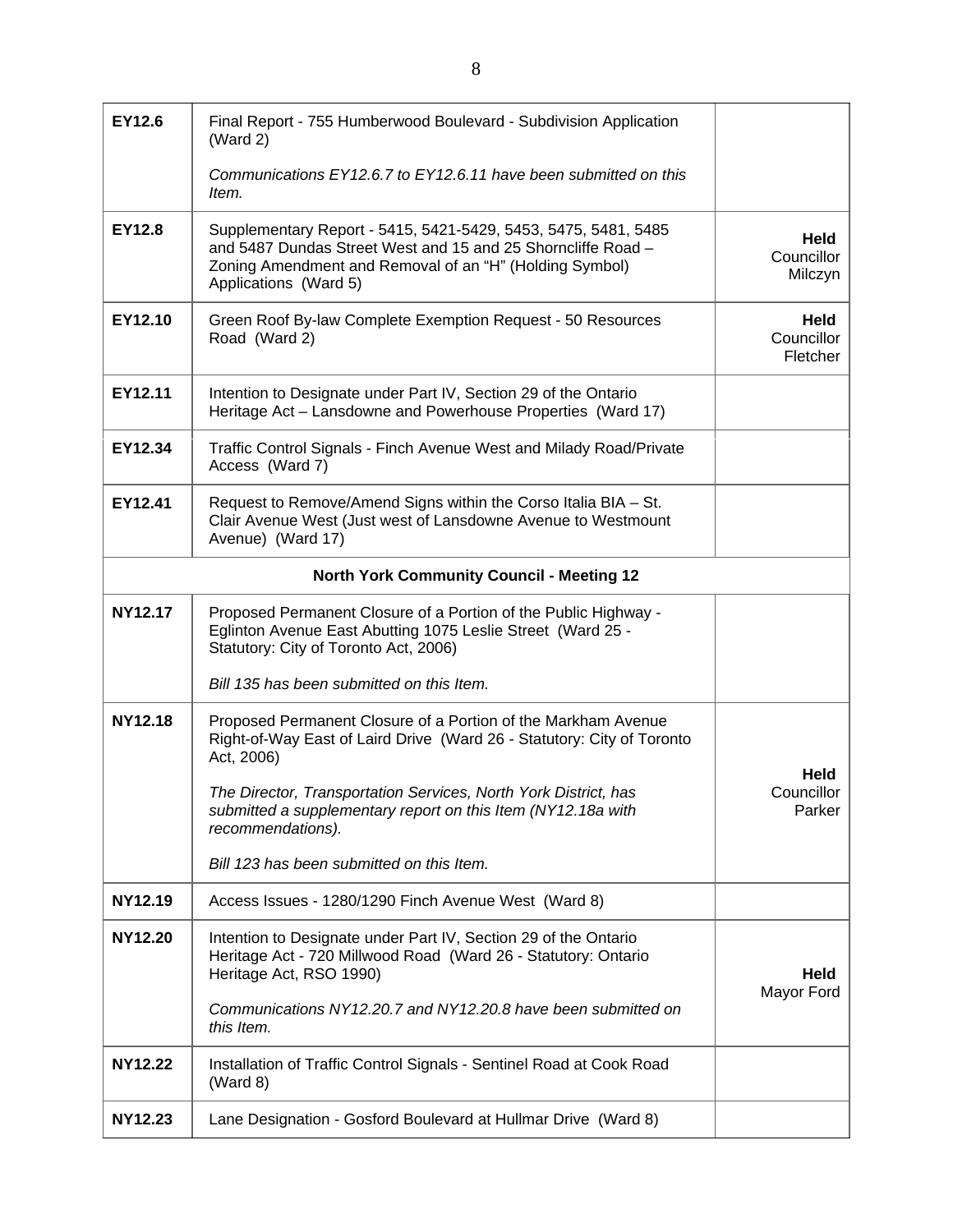| NY12.24        | Turn Prohibitions - The Pond Road and York University Busway<br>(Ward 8)                                                                                                                            |                                 |
|----------------|-----------------------------------------------------------------------------------------------------------------------------------------------------------------------------------------------------|---------------------------------|
| <b>NY12.26</b> | Traffic Flow (40km/h Speed Limit, Traffic Control Signals/Pedestrian<br>Crossings) - Wilson Heights Boulevard (Ward 10)                                                                             |                                 |
| <b>NY12.27</b> | Southbound No Left Turn and No Entry Prohibitions - 550 Finch<br>Avenue West (Ward 10)                                                                                                              |                                 |
| <b>NY12.28</b> | Left Turn Prohibition - Bathurst Street at Raeburn Avenue (Ward 10)                                                                                                                                 |                                 |
| NY12.39        | All Way Stop Control - Brookbanks Drive and Underhill Drive (Ward<br>34)                                                                                                                            |                                 |
| <b>NY12.41</b> | Designation of Fire Routes and amendment to Chapter 880 - Fire<br>Routes - 15, 19, 25, 29 & 33 Singer Court, 51 & 55 Harrison Garden<br>Boulevard and 105 & 115 Harrison Garden Boulevard (Ward 24) |                                 |
| <b>NY12.48</b> | Green Roof Bylaw Complete Exemption Request Report - 1 Botham<br>Road (Ward 23)                                                                                                                     |                                 |
| NY12.49        | Final Report - Zoning By-law Amendment - 2801 Keele Street (Ward<br>9 - Statutory: Planning Act, RSO 1990)                                                                                          |                                 |
|                | Bill 136 has been submitted on this Item.                                                                                                                                                           |                                 |
| <b>NY12.50</b> | Final Report - Official Plan and Zoning By-law Amendment<br>Applications - 1100 - 1150 Caledonia Road and 0 Caledonia Road<br>(Ward 15 - Statutory: Planning Act, RSO 1990)                         |                                 |
| <b>NY12.51</b> | Final Report - Official Plan - Central Finch Area Secondary Plan<br>(Ward 23, 24 - Statutory: Planning Act, RSO 1990)                                                                               |                                 |
| NY12.52        | Request for Direction Report - Zoning By-law Amendment and Draft<br>Plan of Subdivision Applications - Stanley Greene District -<br>Downsview (80 Carl Hall Road) (Ward 9)                          | Held<br>Councillor<br>Pasternak |
| NY12.53        | Final Report - Zoning By-law Amendment and Subdivision<br>Applications - 55 Antibes Drive (Ward 10 - Statutory: Planning Act,<br>RSO 1990)                                                          | Held<br>Councillor<br>Pasternak |
| NY12.56        | Ontario Municipal Board Hearing - 50 Bannockburn Avenue (Ward<br>16)                                                                                                                                |                                 |
| <b>NY12.60</b> | Staff representation at an Ontario Municipal Board Hearing for 229<br>Holmes Avenue (Ward 23)                                                                                                       |                                 |
| NY12.61        | Planning Direction - 51 Drewry Avenue and 8 - 28 Inez Court (Ward<br>23)                                                                                                                            |                                 |
|                | Communication NY12.61.1 has been submitted on this Item.                                                                                                                                            |                                 |
| <b>NY12.62</b> | Representation at an Ontario Municipal Board Hearing for 71<br>Hounslow Avenue (Ward 23)                                                                                                            |                                 |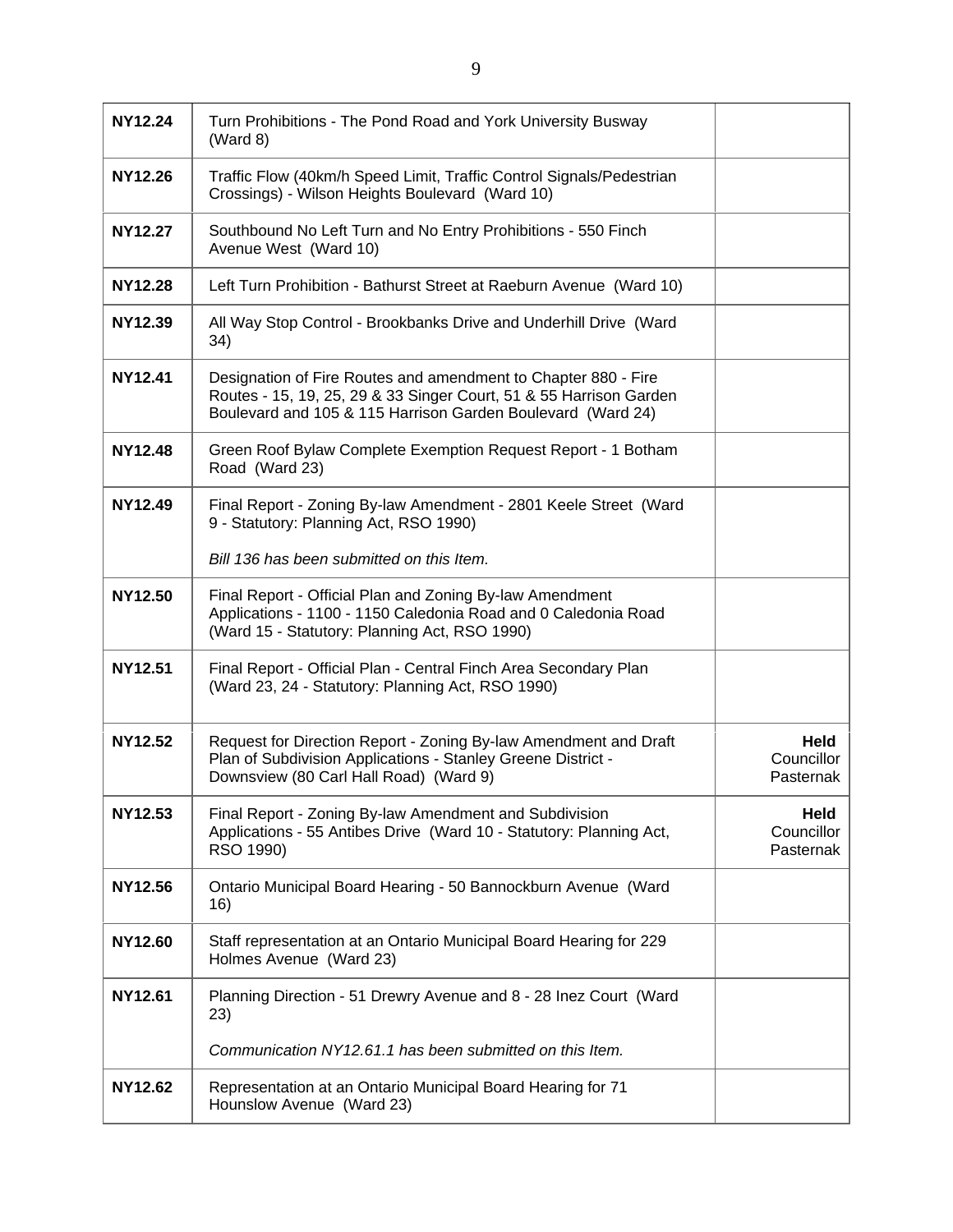|                | <b>Scarborough Community Council - Meeting 12</b>                                                                                                                                                                                  |                                         |
|----------------|------------------------------------------------------------------------------------------------------------------------------------------------------------------------------------------------------------------------------------|-----------------------------------------|
| <b>SC12.2</b>  | Ministry of Transportation - Class Environmental Assessment Study<br>on Highway 401 - Warden Avenue to Brock Road (Ward 37, 38, 40,<br>41, 42, 43, 44)                                                                             |                                         |
| <b>SC12.5</b>  | Assumption of Services - 9301 Sheppard Avenue East - Mattamy<br>(Jefferson Forest) Limited - Registered Plan of Subdivision 66M-2446<br>(Ward 42)                                                                                  |                                         |
| <b>SC12.6</b>  | Assumption of Services - Seasons Drive South of Steeles Avenue<br>East, Morningside Heights Community 554056 Ontario Limited,<br>Phases 2 and 3 - Registered Plan of Subdivision 66M-2406 (Ward<br>42)                             |                                         |
| <b>SC12.8</b>  | Heavy Truck Prohibition Study - Victoria Park Avenue Between<br>St.Clair Avenue East and Danforth Avenue (Ward 35)                                                                                                                 |                                         |
| <b>SC12.12</b> | Road Alterations - Sheppard Avenue East - Reidmount Avenue to<br>Lamont Avenue Area (Ward 39)                                                                                                                                      | Held<br><b>Councillor Del</b><br>Grande |
| <b>SC12.15</b> | Stopping Prohibition Study - Lawrence Avenue East, East of Frank<br>Faubert Drive (Ward 44)                                                                                                                                        |                                         |
| <b>SC12.17</b> | Danforth Avenue - Victoria Park Avenue to Medford Avenue - Zoning<br>Amendment Application to Lift Holding Provisions (H) - Final Report<br>(Ward 35)                                                                              |                                         |
|                | Bill 130 has been submitted on this Item.                                                                                                                                                                                          |                                         |
| <b>SC12.18</b> | Events of Municipal Significance for Liquor Licensing Purposes (Ward<br>44)                                                                                                                                                        |                                         |
| <b>SC12.20</b> | City-Initiated 'Avenue' Study of Sheppard/Warden Avenues Between<br>the Former Hydro Corridor and Bay Mills Boulevard/Aragon Avenue -<br>Final Report (Ward 40 - Statutory: Planning Act, RSO 1990)                                |                                         |
|                | Communication SC12.20.4 has been submitted on this Item.                                                                                                                                                                           |                                         |
|                | Bills 131, 132 and 133 have been submitted on this Item.                                                                                                                                                                           |                                         |
|                | <b>Toronto and East York Community Council - Meeting 12</b>                                                                                                                                                                        |                                         |
| <b>TE12.1</b>  | Permanent Closure to Vehicular Traffic of a Portion of Willcocks Street<br>Between St. George Street and Huron Street, and Portions of Gould<br>Street and Victoria Street (Ward 20, 27 - Statutory: City of Toronto<br>Act, 2006) |                                         |
|                | Bill 111 has been submitted on this Item.                                                                                                                                                                                          |                                         |
| <b>TE12.3</b>  | Final Report - 1100 King Street West (20 Joe Shuster Way) - Zoning<br>Amendment Application to Remove the Holding Symbol ("h") (Ward<br>14 - Statutory: Planning Act, RSO 1990)                                                    |                                         |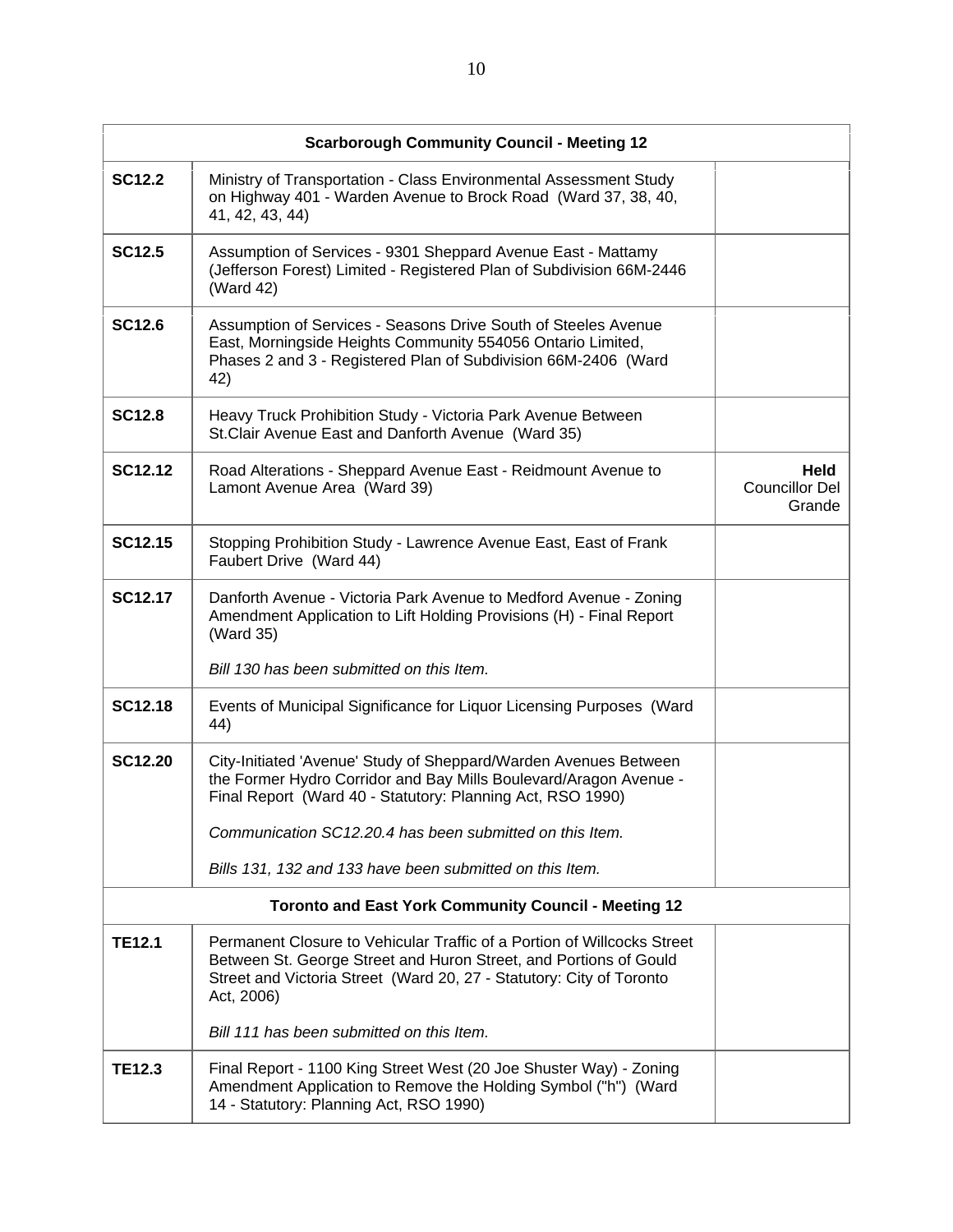| <b>TE12.4</b>  | Final Report - 854, 856 and 858 Dundas Street West, and 217 and<br>219 Manning Avenue - Zoning Amendment Application (Ward 19 -<br>Statutory: Planning Act, RSO 1990) |                                |
|----------------|-----------------------------------------------------------------------------------------------------------------------------------------------------------------------|--------------------------------|
| <b>TE12.5</b>  | Final Report - 1243-1245 Dundas Street West - Zoning Amendment<br>Application (Ward 19 - Statutory: Planning Act, RSO 1990)                                           |                                |
|                | Bill 112 has been submitted on this Item.                                                                                                                             |                                |
| <b>TE12.6</b>  | Final Report - 30 Ordnance Street - Zoning Amendment (Ward 19 -<br>Statutory: Planning Act, RSO 1990)                                                                 |                                |
| <b>TE12.7</b>  | Final Report - 41 Ossington Avenue - Official Plan Amendment<br>Application (Ward 19 - Statutory: Planning Act, RSO 1990)                                             |                                |
| <b>TE12.8</b>  | Final Report - 486 Shaw Street - Part Lot Control Exemption<br>Application (Ward 19)                                                                                  |                                |
| <b>TE12.9</b>  | Final Report - 124 and 128 Pears Avenue - Zoning Amendment<br>Application (Ward 20 - Statutory: Planning Act, RSO 1990)                                               |                                |
| <b>TE12.10</b> | Request for Direction Report - 323-333 King Street West - Zoning<br>Amendment Application (Ward 20)                                                                   | Held<br>Councillor<br>Thompson |
| <b>TE12.11</b> | Refusal Report - 621 King Street West - Zoning Amendment<br>Application (Ward 20)                                                                                     |                                |
| <b>TE12.12</b> | Final Report - 66 Isabella Street - Zoning Amendment Application<br>(Ward 27 - Statutory: Planning Act, RSO 1990)                                                     |                                |
|                | The Chief Planner and Executive Director, City Planning has<br>submitted a supplementary report on this Item (TE12.12a for<br><i>information)</i>                     |                                |
|                | Communication TE12.12.11 has been submitted on this Item.                                                                                                             |                                |
| <b>TE12.13</b> | Final Report - 475 Front Street East - Part Lot Control Exemption<br>Application (Ward 28)                                                                            |                                |
| <b>TE12.14</b> | Supplementary Report - 7, 15, 25R, 29 and 39 Queens Quay East -<br>Official Plan and Zoning Amendment (Ward 28)                                                       |                                |
| <b>TE12.15</b> | Final Report - 2223 and 2225 Gerrard Street East - Zoning<br>Amendment (Ward 32 - Statutory: Planning Act, RSO 1990)                                                  |                                |
| TE12.16        | Intention to Designate Under Part IV, Section 29 of the Ontario<br>Heritage Act - 6 Walmer Road (Ward 20)                                                             |                                |
| <b>TE12.17</b> | Amendment of Designating By-law No. 1061-2009 - 70 Roehampton<br>Avenue (Ward 22)                                                                                     |                                |
| <b>TE12.55</b> | Public Art Plan - 224 King Street West (Ward 20)                                                                                                                      |                                |
| <b>TE12.56</b> | Public Art Plan - 310 and 320 Tweedsmuir Avenue (Ward 21)                                                                                                             |                                |
| <b>TE12.58</b> | Designation of Fire Routes and Amendment to Chapter 880 - Fire<br>Routes - 351 Wallace Avenue (Ward 18)                                                               |                                |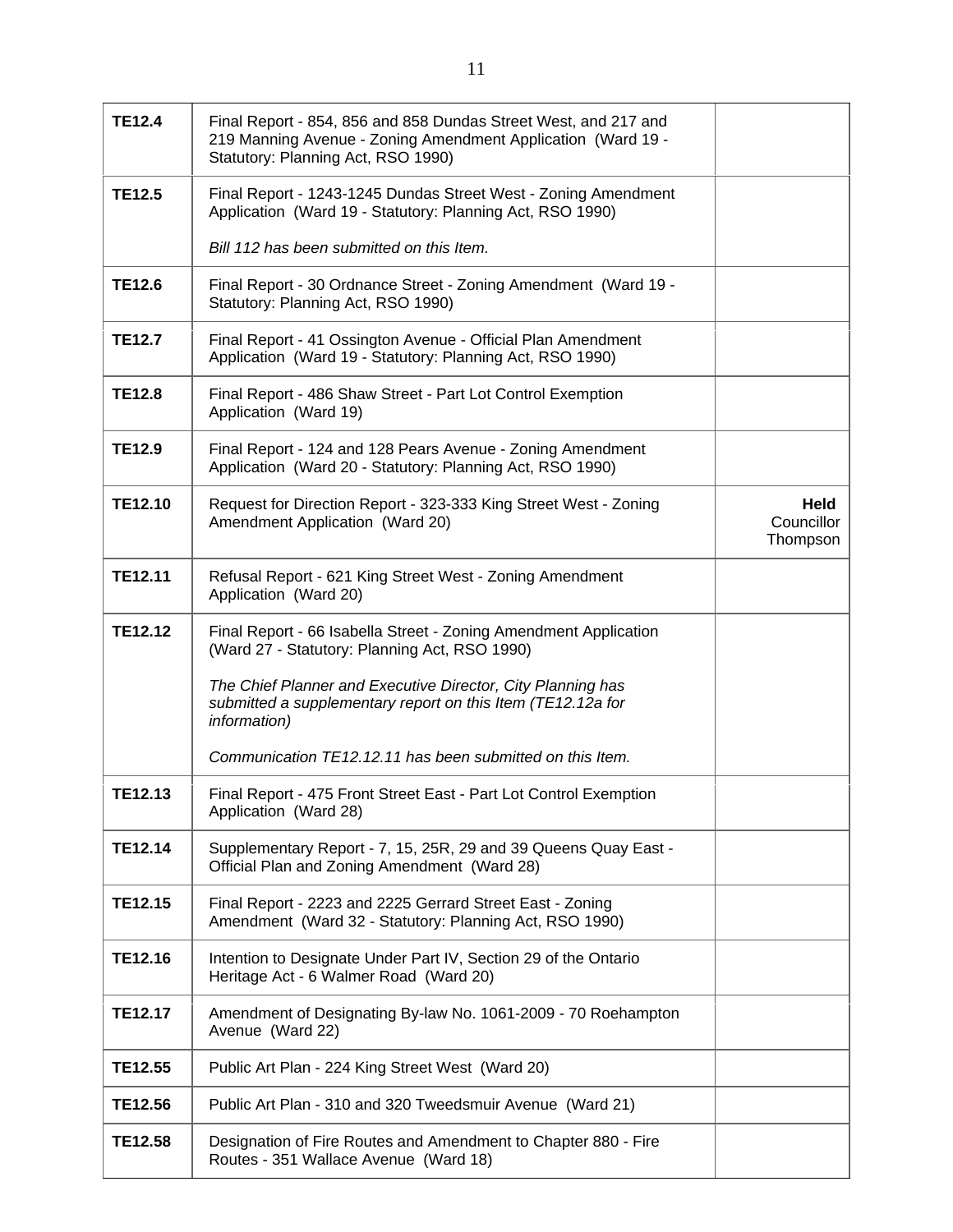| TE12.59         | Mount Pleasant Cemetery (Plot Q) - 375 Mount Pleasant Road (Ward<br>22)                                                                                                                            |                                         |
|-----------------|----------------------------------------------------------------------------------------------------------------------------------------------------------------------------------------------------|-----------------------------------------|
| <b>TE12.61</b>  | Construction Staging Area - Bloor Street West (Ward 14)                                                                                                                                            |                                         |
| <b>TE12.64</b>  | Construction Staging Area - 295 Adelaide Street West (Ward 20)                                                                                                                                     |                                         |
| TE12.69         | Construction Staging Area Time Extension - Cherry Street (Ward 28)                                                                                                                                 |                                         |
| <b>TE12.71</b>  | Road Alterations - Vicinity of Yonge Street and Gerrard Street West<br>(Ward 27)                                                                                                                   |                                         |
| <b>TE12.81</b>  | Parking Amendments - St. Clair Avenue West (Ward 22)                                                                                                                                               | <b>Held</b><br>Councillor<br>Matlow     |
| <b>TE12.82</b>  | Proposed On-Street Parking - Bay Street (College Street to Bloor<br>Street West) (Ward 27)                                                                                                         |                                         |
| <b>TE12.86</b>  | Installation of Accessible Parking Space - Dufferin Street (Ward 18)                                                                                                                               |                                         |
| TE12.94         | Use of Nathan Phillips Square for Various Events up to July 3, 2012<br>(Ward All)                                                                                                                  |                                         |
| <b>TE12.96</b>  | <b>Endorsement of Events for Liquor Licensing Purposes</b>                                                                                                                                         | Held<br>Councillor<br>Perks             |
| <b>TE12.97</b>  | Ontario Municipal Board Hearing - 33 Tarlton Road (Ward 22)                                                                                                                                        | Held<br>Mayor Ford                      |
| TE12.99         | Application by Core Outdoor for Three Variances with Respect to a<br>Third Party Sign on the Premises Municipally Known as 0 Toronto<br>Terminal - Application to Consider (Ward 14)               | Held<br><b>Councillor Del</b><br>Grande |
| TE12.101        | Application by Core Outdoor for Three Variances with Respect to a<br>Third Party Sign on the Premises Municipally Known as 1A Atlantic<br>Avenue - TP-11-00005 - Application to Consider (Ward 19) | Held<br>Councillor<br>Mammoliti         |
| TE12.102        | Application by Core Outdoor for Three Variances with Respect to a<br>Third Party Sign on the Premises Municipally Known as 1A Atlantic<br>Avenue - TP-11-00007 - Application to Consider (Ward 19) | Held<br>Councillor<br>Mammoliti         |
| <b>TE12.120</b> | Liquor Licence Application, Strada 241, 241 Spadina Avenue, Unit 2,<br>File 815287 (Ward 20)                                                                                                       |                                         |
| TE12.121        | Ontario Municipal Board Hearing - 17-19 Kippendavie Avenue (Ward<br>32)                                                                                                                            |                                         |
| TE12.124        | 54-74 Berwick Avenue and 191-211 Duplex Avenue - Request for<br>Approval of Residential Demolition Permit (Ward 22)                                                                                |                                         |
|                 | <b>City Council - New Business - Meeting 16</b>                                                                                                                                                    |                                         |
| CC16.2          | 2075 Bayview Avenue - Sunnybrook Health Sciences Centre -<br>Agreement Respecting Road Widening Conveyance (Ward 25)                                                                               |                                         |